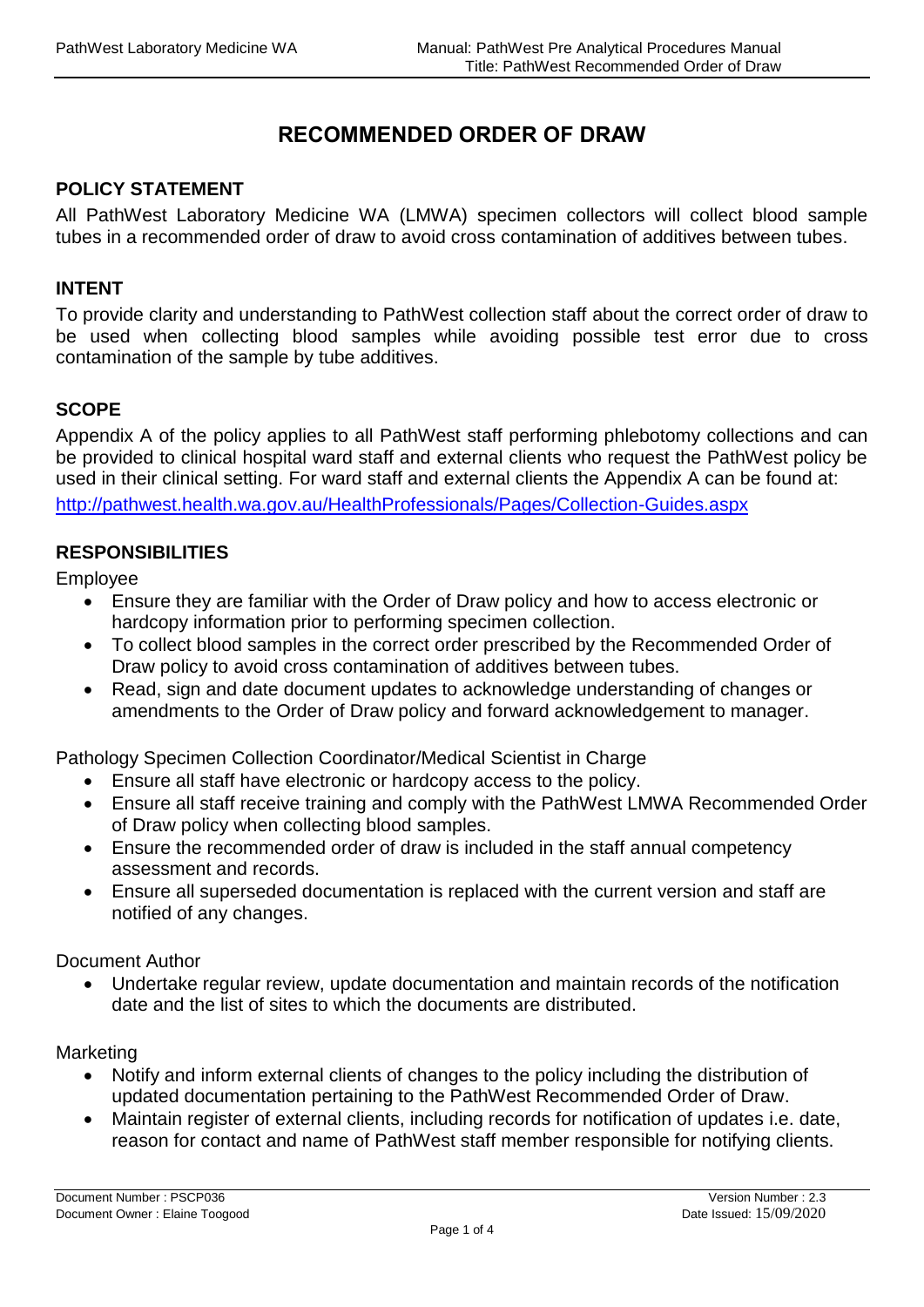## **APPENDIX A PathWest Recommended Order of Draw**

| <b>Hemogard™ Closure</b><br>& Tube                              | <b>TESTS &amp; INFORMATION</b>                                                                                                                                                                                                                                                                                                                                                                                                                                            | <b>SPECIAL INSTRUCTIONS</b>                                                                                                                                                                                                                                                                                                                            |
|-----------------------------------------------------------------|---------------------------------------------------------------------------------------------------------------------------------------------------------------------------------------------------------------------------------------------------------------------------------------------------------------------------------------------------------------------------------------------------------------------------------------------------------------------------|--------------------------------------------------------------------------------------------------------------------------------------------------------------------------------------------------------------------------------------------------------------------------------------------------------------------------------------------------------|
| <b>BLDCULT</b><br><b>Blood Cultures</b>                         | <b>Blood Culture</b><br>Investigation of a systemic bacterial or fungal infection                                                                                                                                                                                                                                                                                                                                                                                         | Must be collected using strict aseptic technique.<br>Always collect using a winged infusion/butterfly<br>First collect aerobic (grey/blue top) container followed by<br>the anaerobic (purple/pink top)<br>Pink top is Paediatric<br>Recommend at least 2 sets from a single site for routine<br>collections, or 3 sets from 3 sites for ?Endocarditis |
| <b>BLUE</b><br>Sodium Citrate (3.2%)                            | Coagulation Testing e.g. INR, APTT, Coagulation profile, D<br>Dimer, Protein C/S, ATIII, Prothrombin Time,<br>NB. Please refer to your local testing laboratory for D-<br>Dimer collection requirements.                                                                                                                                                                                                                                                                  | Must be filled to the clear fill line marked on the tube.<br>Send to the Lab within 4 hours of collection otherwise<br>separate the centrifuged plasma within 4 hours of<br>collection and transport chilled.                                                                                                                                          |
| <b>BLACK</b><br><b>ESR-Sodium Citrate</b>                       | <b>Erythrocyte Sedimentation Rate (ESR)</b>                                                                                                                                                                                                                                                                                                                                                                                                                               | Must fill tube to midway between marked lines<br>N.B can be collected at the end of the draw as tests<br>performed on this tube not compromised by other<br>additives                                                                                                                                                                                  |
| ACD<br><b>Acid Citrate Dextrose</b>                             | <b>HLA Studies</b>                                                                                                                                                                                                                                                                                                                                                                                                                                                        | Store at room temperature.                                                                                                                                                                                                                                                                                                                             |
| <b>RED</b><br>Serum [No Gel]                                    | Therapeutic Drug Levels, antibiotic assays and drugs of<br>abuse<br>N.B - a red top non-gel serum tube is preferred when<br>collecting outside the metropolitan area. For collections in<br>the metropolitan area please use a lithium heparin (dark<br>green top - see below)<br>[Use EDTA for Anti-Rejection Drugs]<br>Lithium assays can only be performed on a serum (red<br>top) tube                                                                                | Record Time & Date of Last Dose, Dosage and Collection<br>Date & Time on the request form                                                                                                                                                                                                                                                              |
| <b>GOLD</b><br>SST / Serum [with Gel]                           | All Referred Biochemistry [i.e.tests that take >1day for a<br>result]<br><b>All Viral Serology</b><br>Immunology<br><b>All Hormones</b>                                                                                                                                                                                                                                                                                                                                   |                                                                                                                                                                                                                                                                                                                                                        |
| <b>DARK GREEN (DKGNLITH)</b><br>Lithium Heparin [No Gel]        | Troponin I & Creatinine [A&E I STAT ONLY]<br>Therapeutic drug levels, antibiotic assays and drugs of<br>abuse<br>N.B - A dark green top non-gel lithium heparin tube is<br>preferred for samples collected within the metropolitan<br>area.<br>NB. Please refer to your local testing laboratory for D-<br>Dimer collection requirements.<br>Do NOT collect gel tubes for D-dimer assays<br>Do NOT collect Lithium Heparin (Green top) tubes for<br><b>Lithium assays</b> | <b>DO NOT SPIN</b><br><b>DO NOT REFRIGERATE</b>                                                                                                                                                                                                                                                                                                        |
| <b>GREEN</b><br>PST / Lithium Heparin [with<br>Gel]             | Locally Performed Biochemistry [e.g. UEC, LFT, Lipids<br>(Chol/Trig), HDL, CK, Lipase, CRP, Ca <sup>2+</sup> , Phos, Mg <sup>2+</sup> , LDH, NT<br>proBNP, Cardiac Enzymes, Gamma GT, Bicarbonate, Uric<br>Acid, Protein, Glucose (See N.B.)                                                                                                                                                                                                                              | Tests must be performed within 4 hours of collection for<br>valid K <sup>+</sup> , or centrifuge tubes and store as per local<br>guidelines."<br>N.B. If delivery will take more than 2hrs before sample can<br>be centrifuged GREY must be collected for glucose.                                                                                     |
| <b>GREEN NA</b><br>Sodium Heparin [No Gel]                      | Some chromosomal studies [e.g. Karyotype, FISH]                                                                                                                                                                                                                                                                                                                                                                                                                           |                                                                                                                                                                                                                                                                                                                                                        |
| <b>QUANT</b><br>4 Qiagen QuantiFERON TB In<br><b>Tube vials</b> | Interferon Gamma Testing for TB. First-line Interferon-<br>gamma release assay against tuberculosis-specific antigens,<br>and used for the diagnosis of latent tuberculosis                                                                                                                                                                                                                                                                                               | Order of collection for Quantiferon tubes: Grey, Green,<br>Yellow, Purple<br>Must be filled to the fill line marked on the tube.<br>Always collect using a winged infusion/butterfly                                                                                                                                                                   |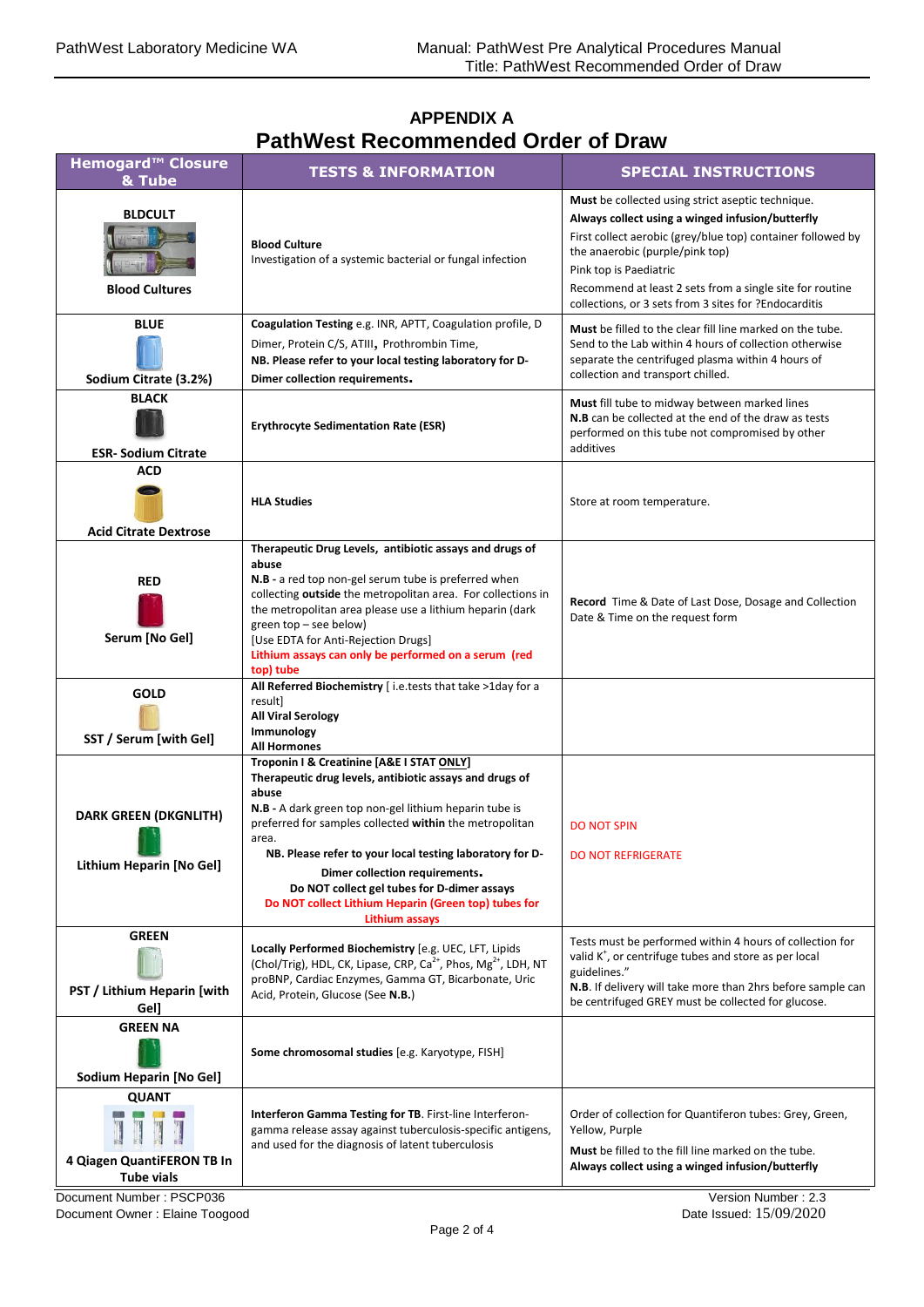| <b>QUCMV</b><br>3 Qiagen QuantiFERON CMV<br>In Tube vials                                                                                   | Interferon Gamma Testing for CMV. First-line Interferon-<br>gamma release assay against CMV antigens, and used for<br>the monitoring of CMV                       | Order of collection for Quantiferon CMV tubes: Grey, Blue<br>Purple<br>Must be filled to the fill line marked on the tube.<br>Always collect using a winged infusion/butterfly                                                                                                                                                                                                                                                            |  |
|---------------------------------------------------------------------------------------------------------------------------------------------|-------------------------------------------------------------------------------------------------------------------------------------------------------------------|-------------------------------------------------------------------------------------------------------------------------------------------------------------------------------------------------------------------------------------------------------------------------------------------------------------------------------------------------------------------------------------------------------------------------------------------|--|
| <b>LAVENDER (and LAV9)</b><br><b>EDTA (K2EDTA)</b>                                                                                          | Blood Count: FBC, FBP, CBC, WCC, Hb, Plt<br>Glycated Hb: HbA <sub>1</sub> C<br>Malaria<br>Anti-Rejection Drugs [e.g. Tacrolimus, Sirolimus]                       | Do not separate                                                                                                                                                                                                                                                                                                                                                                                                                           |  |
| <b>PINK</b><br><b>EDTA (K2EDTA)</b>                                                                                                         | Cross Matching and all related blood bank tests<br>[e.g. Group & Hold, antibody screening, blood group]                                                           | REMINDER: Minimum labelling is FULL NAME & DOB,<br>TIME & DATE of COLLECTION, and COLLECTORS<br>SIGNATURE/ INITIALS on both form & tube. All these<br>details on the tube and form must match. A formal<br>declaration printed on the request form must be signed<br>by the collector.<br>Samples that do not meet these requirements will be                                                                                             |  |
|                                                                                                                                             |                                                                                                                                                                   | rejected by TM.                                                                                                                                                                                                                                                                                                                                                                                                                           |  |
| <b>PEARL</b><br>PPT/K2EDTA [with Gel]                                                                                                       | Parathyroid Hormone (PTH)<br><b>Quantitative PCR</b><br>If an EDTA Gel tube is not available, please contact your<br>local testing laboratory for further advice. | N.B. Do not confuse with PTH related protein (PTHrp)<br>which requires a special tube. Please contact your local<br>laboratory.                                                                                                                                                                                                                                                                                                           |  |
| <b>NAVY</b><br><b>EDTA Trace Metal</b>                                                                                                      | <b>Blood Lead &amp; Other Heavy Metals</b>                                                                                                                        | Always collect using a winged infusion/butterfly if<br>collecting for Chromium, Zinc and Cobalt. Collect using a<br>Winged Infusion Set (Butterfly Needle) and prepare a<br>second (replacement) luer adapter. The first luer adapter<br>must be changed immediately prior to collecting the Trace<br>Metal tube to prevent contamination. Subsequent tubes<br>can then continue to be collected as per the<br>recommended order of draw. |  |
| <b>GREY</b><br><b>Fluoride Oxalate</b>                                                                                                      | Glucose: BSL, Sugar, Blood Sugar                                                                                                                                  | N.B. If delivery will take more than 2hrs before sample can<br>be centrifuged GREY must be collected.                                                                                                                                                                                                                                                                                                                                     |  |
|                                                                                                                                             |                                                                                                                                                                   |                                                                                                                                                                                                                                                                                                                                                                                                                                           |  |
| <b>Blood Gas Syringe</b>                                                                                                                    | <b>Venous or Arterial Blood Gases</b><br>For venous /arterial blood gas testing.                                                                                  | Always collect using a winged infusion/butterfly<br>Collect separately removing the luer adaptor from the<br>winged infusion/butterfly and directly connecting the BGS<br>to avoid contamination. Transport at room temperature<br>and test within 30 minutes of collection.                                                                                                                                                              |  |
| SPECIMENS MUST BE LABELLED WITH PATIENTS SURNAME, FIRST NAME AND DATE OF BIRTH OR UMRN<br>FOR ANY OTHER TESTS PLEASE CONTACT THE LABORATORY |                                                                                                                                                                   |                                                                                                                                                                                                                                                                                                                                                                                                                                           |  |

**Notes**

- 1. When collecting blood using a syringe and a transfer device is used; the above order of draw is to be followed.
- 2. When collecting blood via a capillary collection method (heel/finger prick) or when using a syringe and siphoning the bloods directly into the tubes the Order of Draw (in order) is: Blood Gas Syringe, EDTA tubes, Sodium Citrate tubes, all other anticoagulant tubes, Serum/Clot tubes.
- 3. When performing Paediatric Collections please refer to Appendix B for Blood Collection Volume Guidelines.
- 4. Haemolysis Warning Never inject blood into the collection tube through a needle from a syringe.
- 5. Always mix the blood with anticoagulants gently, but thoroughly inverting the tube 6-8 times.=
- 6. Do not shake tubes (exception is Quantiferon, which are to be inverted vigorously 10 times)
- 7. Do not top up or transfer blood from one tube to another as this will result in additive transfer and the samples to be rejected due to contamination.
- 8. This is a guide only. For all Point of Care Tests, or if you have any queries or require further information, please refer to the PathWest Test Directory or contact your local laboratory prior to sample collection.
- 9. Use of a winged collection set/ butterfly requires the collection of a discard tube if the first tube to be collected is a blue top Sodium Citrate tube or black top ESR tube. This discard tube will prime the tubing of the collection set and ensure that the correct anticoagulant/blood ratio is maintained. The discard tube should be a non-additive or light blue coloured tube and need not be filled.